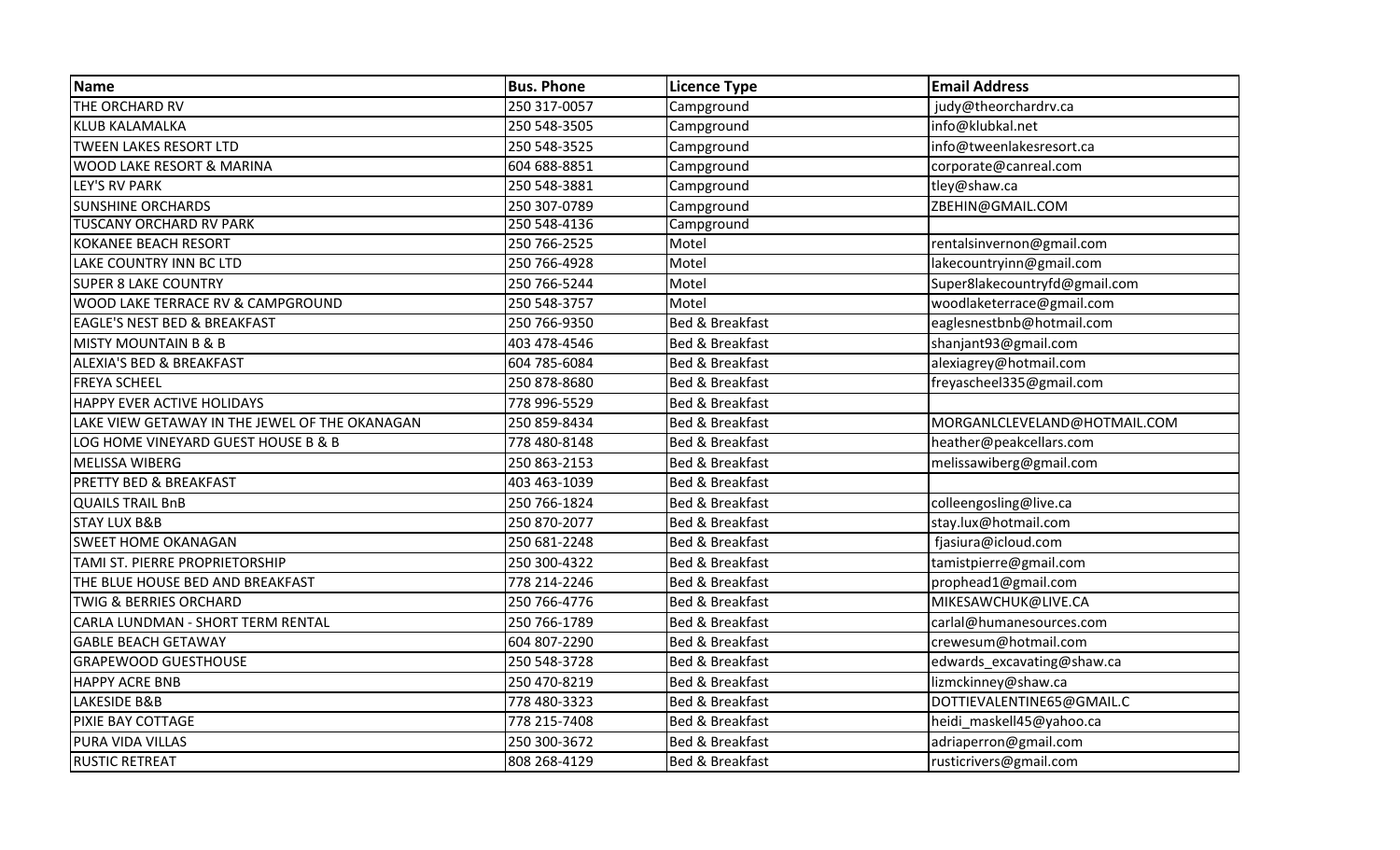| SANDY WALKER - BED & BREAKFAST              | 604 799-1484 | <b>Bed &amp; Breakfast</b>         | lorrbrown@gmail.com                     |
|---------------------------------------------|--------------|------------------------------------|-----------------------------------------|
| SYLVAN DELL BED & BREAKFAST                 | 250 548-3220 | <b>Bed &amp; Breakfast</b>         |                                         |
| <b>BRACKEN WOOD BED &amp; BREAKFAST</b>     | 250 766-4472 | <b>Bed &amp; Breakfast</b>         | st.nick@telus.net                       |
| CHARDONNAY HOUSE VINEYARD GUEST HOUSE B & B | 250 766-9922 | <b>Bed &amp; Breakfast</b>         | tom@peakcellars.com                     |
| <b>COACH HOUSE AIR BNB</b>                  | 250 863-2588 | <b>Bed &amp; Breakfast</b>         |                                         |
| <b>HELLO B &amp; B</b>                      | 236 967-8049 | <b>Bed &amp; Breakfast</b>         | zt.titian@gmail.com                     |
| <b>KAL LAKE HIDEAWAY</b>                    | 250 548-3637 | <b>Bed &amp; Breakfast</b>         | booking@kalllakehideaway.com            |
| THE LAKES STAY & PLAY                       | 778 232-3909 | <b>Bed &amp; Breakfast</b>         | adownel@hotmail.com                     |
| PIXIE BEACH RESORT                          | 250 766-4889 | <b>Bed &amp; Breakfast</b>         | reservations@mountainaccommodations.com |
| <b>GAYLE MANN - SHORT TERM RENTAL</b>       | 250 588-4027 | <b>Short Term Vacation Rentals</b> |                                         |
| SHORT-TERM VACATION RENTAL THROUGH AIRBNB   | 587 888-2732 | <b>Short Term Vacation Rentals</b> | CORINNAMERRY8@GMAIL.COM                 |
| A STUNNING POINT OF VIEW                    | 587 575-1956 | <b>Short Term Vacation Rentals</b> | kirk_charlotte@hotmail.com              |
| <b>AIRBNB RENTAL</b>                        | 250 681-3645 | <b>Short Term Vacation Rentals</b> | DUPRASD@YAHOO.CA                        |
| <b>ANDY'S PRETTY PLACE</b>                  | 250 808-3552 | <b>Short Term Vacation Rentals</b> | lakecountrypestcontrol@gmail.com        |
| <b>BARNHART SHORT TERM VACATION RENTAL</b>  | 604 897-1673 | <b>Short Term Vacation Rentals</b> | wayneandcaroline@gmail.com              |
| <b>BATES SHORT TERM RENTALS</b>             | 250 681-4420 | <b>Short Term Vacation Rentals</b> | shanebates13@gmail.com                  |
| <b>BEAUTIFUL LAKESIDE HOME</b>              | 250 859-3237 | <b>Short Term Vacation Rentals</b> |                                         |
| <b>BLUE DREAM</b>                           | 250 513-2624 | <b>Short Term Vacation Rentals</b> | RICKYHCC11@GMAIL.COM                    |
| <b>BRYMAC FARMS SUITE</b>                   | 250 470-8351 | <b>Short Term Vacation Rentals</b> | LESLIE.BRYANT@TELUS.NET                 |
| <b>CASA VISTA</b>                           | 403 804-0663 | <b>Short Term Vacation Rentals</b> | panda5alk64@gmail.com                   |
| CHAD MACDONALD SHORT TERM RENTAL            | 250 801-5097 | <b>Short Term Vacation Rentals</b> | CHADTANIA@GMAIL.COM                     |
| <b>CHILUTSUS COTTAGE</b>                    | 403 519-0927 | <b>Short Term Vacation Rentals</b> | CHILUTSUS@GMAIL.COM                     |
| CHRIS BACKHOUSE - SHORT TERM RENTALS        | 250 826-9508 | <b>Short Term Vacation Rentals</b> | chrisbackhouse@hotmail.co               |
| <b>CRIMSON SUNRISE</b>                      | 403 471-4468 | <b>Short Term Vacation Rentals</b> | SANDJGLENN@GMAIL.COM                    |
| <b>DANIELLE WILKES</b>                      | 250 864-3206 | <b>Short Term Vacation Rentals</b> | DANIELLE.WILKES@HOTMAIL.COM             |
| DARKO PIBROVEC - SHORT TERM RENTAL          | 403 861-3275 | <b>Short Term Vacation Rentals</b> | SYNERGYMAN51@GMAIL.COM                  |
| <b>DAROLYN SLADEN</b>                       | 250 317-9139 | <b>Short Term Vacation Rentals</b> | DD_HUSLAGE@HOTMAIL.COM                  |
| DEAN HENRY - SHORT TERM RENTAL              | 250 870-1436 | <b>Short Term Vacation Rentals</b> | 17radar@gmail.com                       |
| <b>GARDEN OF EATING</b>                     | 250 808-9413 | <b>Short Term Vacation Rentals</b> | suelawrance365@gmail.com                |
| <b>GENEVIEVE MCGUIRE</b>                    | 250 215-5157 | <b>Short Term Vacation Rentals</b> | GERINMCGUIRE@GMAIL.COM                  |
| <b>GERI'S SHORT TERM RENTAL</b>             | 604 217-1346 | <b>Short Term Vacation Rentals</b> | freedom55.woodlake@gmail.com            |
| HAPS VACATION RENTAL                        | 604 703-8703 | <b>Short Term Vacation Rentals</b> | PAULANDERSON@LIVE.CA                    |
| <b>HARVEY &amp; BRENDA EXNER</b>            | 604 603-8043 | <b>Short Term Vacation Rentals</b> | brenex@shaw.ca                          |
| HIMANSHU NARANG - SHORT TERM RENTAL         | 250 863-3201 | <b>Short Term Vacation Rentals</b> | PRINCENARANG2120@GMAIL.COM              |
| HITS THE SPOT SHORT TERM RENTAL             | 403 680-3047 | <b>Short Term Vacation Rentals</b> | anisagard@hotmail.com                   |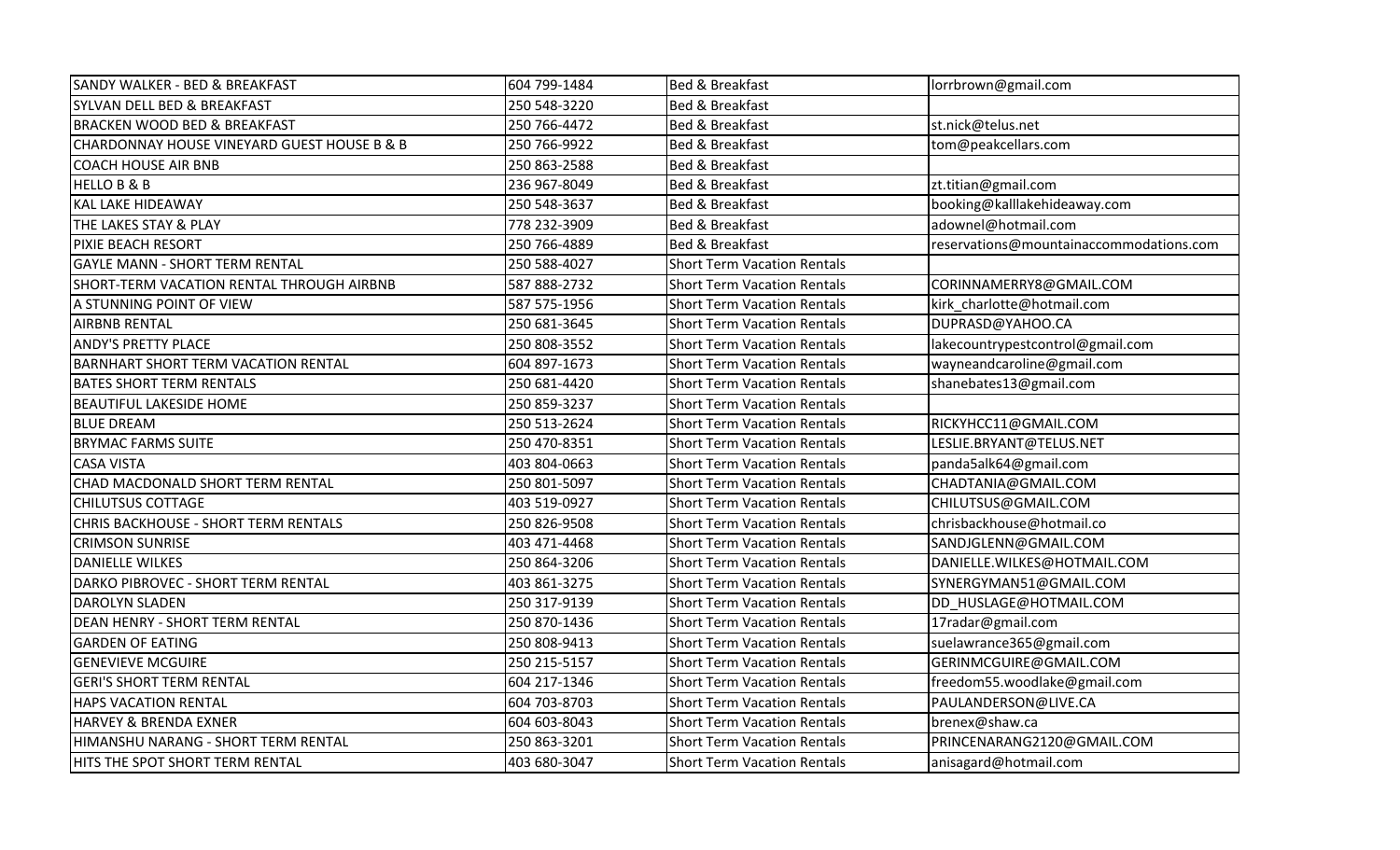| <b>HOSTED BY KARLA</b>                    | 250 808-0422 | <b>Short Term Vacation Rentals</b> | TOVAPROPERTIESBC@GMAIL.COM    |
|-------------------------------------------|--------------|------------------------------------|-------------------------------|
| JEAN-MARC LACASSE & LEIGH-ANN JOHNSON     | 250 801-8891 | Short Term Vacation Rentals        | leighann@katim.ca             |
| <b>KELLY SABA</b>                         | 778 232-4350 | <b>Short Term Vacation Rentals</b> | KELLYSABA77@GMAIL.COM         |
| <b>KYDD SHORT TERM RENTAL</b>             | 250 317-4828 | <b>Short Term Vacation Rentals</b> | jgkydd@gmail.com              |
| <b>LAKE COUNTRY LOOKOUT</b>               | 604 805-8790 | <b>Short Term Vacation Rentals</b> |                               |
| <b>LAKE COUNTRY RENTAL</b>                | 250 258-0895 | <b>Short Term Vacation Rentals</b> | DIVAAMERY@GMAIL.COM           |
| M&C DIRECTIONAL CONSULTING INC.           | 604 290-5753 | <b>Short Term Vacation Rentals</b> | mitch@mitchrutherford.com     |
| <b>MACKILL PROPERTIES</b>                 | 250 960-8463 | <b>Short Term Vacation Rentals</b> | jdmcrp@shaw.ca                |
| MICHELLENE KANDERT                        | 780 885-1550 | <b>Short Term Vacation Rentals</b> | mkandert@yahoo.ca             |
| MIKE HANSEN - SHORT TERM RENTAL           | 250 863-4307 | <b>Short Term Vacation Rentals</b> | MIKEONWOODS@GMAIL.COM         |
| OKANAGAN LAKE GETAWAY                     | 604 866-0320 | <b>Short Term Vacation Rentals</b> | victoria.bryl@gmail.com       |
| <b>ORCHARD SLOPE INN</b>                  | 250 808-4213 | <b>Short Term Vacation Rentals</b> | TERENCEWLAMB@GMAIL.COM        |
| <b>PARADISE FOUND</b>                     | 250 801-6973 | <b>Short Term Vacation Rentals</b> | dyerema@hotmail.com           |
| PARAGON INDUSTRIAL SERVICES               | 250 859-2303 | <b>Short Term Vacation Rentals</b> | jbaskin1981@gmail.com         |
| PATRICIA VAN DE VOSSE - SHORT TERM RENTAL | 778 583-1487 | <b>Short Term Vacation Rentals</b> | PVANDEVOSSE@HOTMAIL.COM       |
| RAJINDER PANESAR - SHORT TERM RENTAL      | 250 300-9380 | <b>Short Term Vacation Rentals</b> | munnypanesar@gmail.com        |
| <b>RED DOG GUEST HOUSE</b>                | 604 218-1111 | <b>Short Term Vacation Rentals</b> | TONYWHITE@SHAW.CA             |
| <b>REVERIE AT LAKE COUNTRY</b>            | 778 869-9992 | <b>Short Term Vacation Rentals</b> | info@reverieatlakecountry.com |
| ROSEANNA GOODMAN - SHORT TERM RENTAL      | 236 795-0046 | <b>Short Term Vacation Rentals</b> | GOODMAN.ROSEANNA@GMAIL.COM    |
| <b>SALMON - SHORT TERM RENTAL</b>         | 250 317-9888 | <b>Short Term Vacation Rentals</b> | miasalmon@hotmail.com         |
| STEPHEN REES - SHORT TERM RENTAL          | 250 317-5405 | <b>Short Term Vacation Rentals</b> | STEVEREES@SHAW.CA             |
| <b>SUMIT ARORA</b>                        | 250 469-4091 | <b>Short Term Vacation Rentals</b> | SUMITARORA6890@GMAIL.COM      |
| THE DOODLES' GUEST HOUSE                  | 250 681-2673 | <b>Short Term Vacation Rentals</b> | paul_flynn@gmx.com            |
| THE LAKEHOUSE AT KALAMALKA                | 778 821-1390 | <b>Short Term Vacation Rentals</b> | NICOLE.MCDERMOTT@OUTLOOK.COM  |
| <b>TIMOTHY AND TANYA KIM</b>              | 250 317-0051 | <b>Short Term Vacation Rentals</b> | TIMANDTANYAKIM@GMAIL.COM      |
| <b>TOM HUNTER</b>                         | 780 721-9664 | <b>Short Term Vacation Rentals</b> | vitalsignshealth@shaw.ca      |
| TRA VIGNE VACATION SUITES                 | 250 766-4728 | <b>Short Term Vacation Rentals</b> | gbyers1006@gmail.com          |
| <b>WIENS FAMILY FARM</b>                  | 250 870-0685 | <b>Short Term Vacation Rentals</b> | mrswiens@hotmail.com          |
| <b>ANDREA SZILAGYI</b>                    | 250 300-4413 | <b>Short Term Vacation Rentals</b> | A.SZILAGYI@GMAIL.COM          |
| <b>ANGIE SPENCE</b>                       | 250 300-6835 | <b>Short Term Vacation Rentals</b> | ANGIEDOLL7@HOTMAIL.COM        |
| <b>BEAUMONT - SHORT TERM RENTAL</b>       | 250 212-8553 | <b>Short Term Vacation Rentals</b> | alisonbeaumont@outlook.com    |
| <b>BOW ENTERPRISES</b>                    | 250 490-5879 | <b>Short Term Vacation Rentals</b> | DKTIESSEN@GMAIL.COM           |
| Brian Bittle - Short Term Rental          | 250 869-5444 | <b>Short Term Vacation Rentals</b> | drbittle@gmail.com            |
| CARL STRAKER - SHORT TERM RENTAL          | 403 585-6484 | <b>Short Term Vacation Rentals</b> | carlstraker@ymail.com         |
| DEANNA AND JOHN DOLHANTY                  | 604 868-2363 | <b>Short Term Vacation Rentals</b> | DOLHANTY@TELUS.NET            |